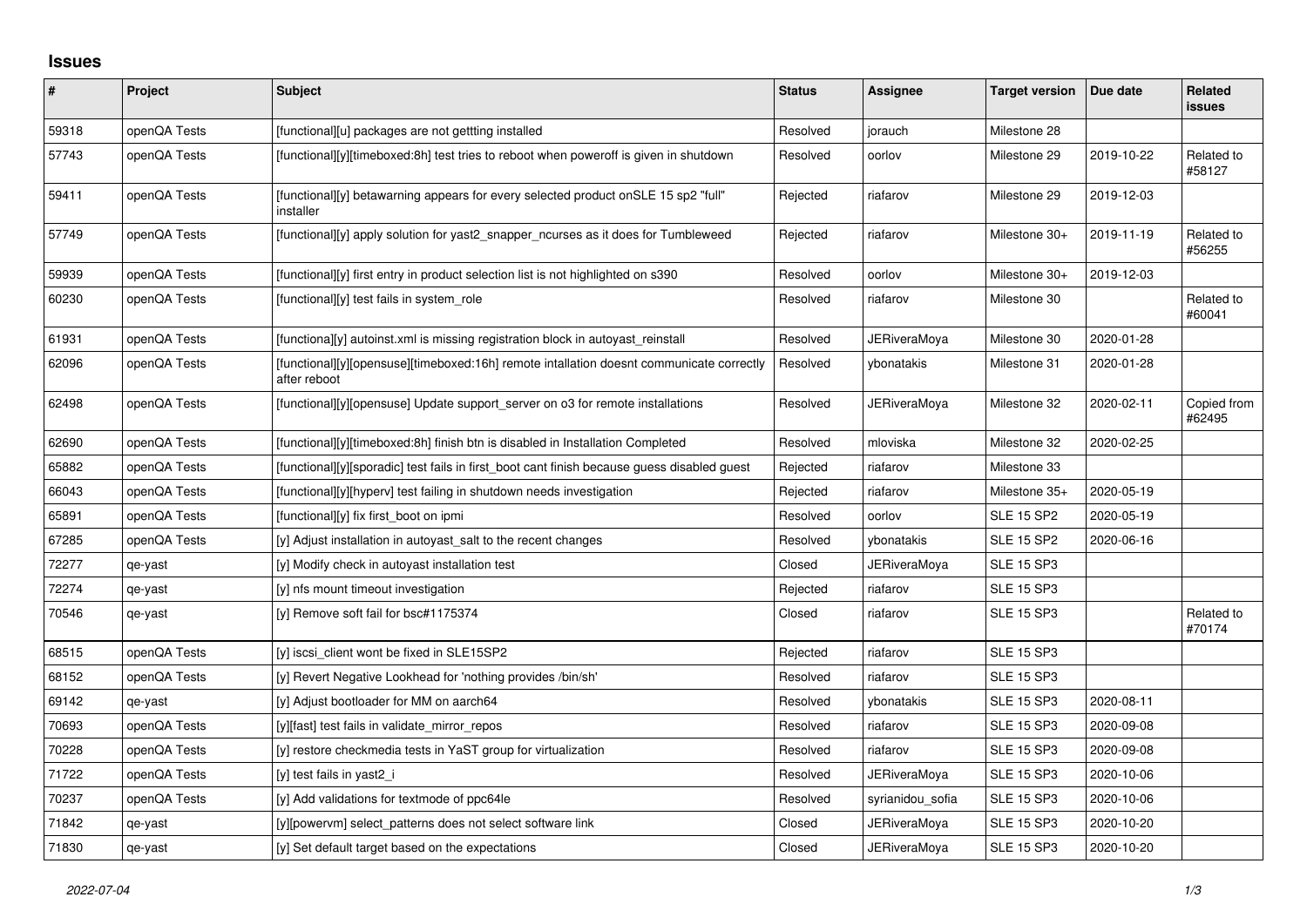| $\vert$ # | Project            | <b>Subject</b>                                                                      | <b>Status</b> | <b>Assignee</b> | <b>Target version</b> | Due date   | Related<br><b>issues</b>                      |
|-----------|--------------------|-------------------------------------------------------------------------------------|---------------|-----------------|-----------------------|------------|-----------------------------------------------|
| 71608     | qe-yast            | [y] post_fail_hooks fails with script timeout, no logs collected                    | Closed        | riafarov        | <b>SLE 15 SP3</b>     | 2020-10-20 |                                               |
| 112442    | openQA auto review | auto_review:"'systemctl --no-pager start slurmctld' failed":force_result:softfailed | Resolved      | ybonatakis      |                       |            |                                               |
| 108581    | openQA Tests       | False softfails in scc_registration                                                 | Resolved      | ybonatakis      |                       |            |                                               |
| 95455     | openQA Tests       | [qac][kernel] Make record_soft_failure shows error as regression                    | New           |                 |                       |            |                                               |
| 91941     | openQA Tests       | [qac] test fails in docker_runc                                                     | Resolved      | ybonatakis      |                       |            |                                               |
| 68908     | openQA Tests       | [y] Remove deprecated sections from autoyast profile                                | Rejected      |                 |                       |            |                                               |
| 66427     | openQA Project     | openqa-cli cant trigger single job                                                  | Rejected      | ybonatakis      |                       |            |                                               |
| 65858     | openQA Tests       | [functional] ppc64le iso is not bootable                                            | Rejected      | riafarov        |                       |            |                                               |
| 64328     | openQA Tests       | [functional][y] fix hostname_inst from btrfs_libstorage-ng                          | Rejected      | ybonatakis      |                       |            |                                               |
| 64165     | openQA Tests       | [functional][y][periodic] test fails in nis_server                                  | Rejected      |                 |                       |            |                                               |
| 62495     | openQA Tests       | [functional][y][opensuse] Update support_server on o3 for remote installations      | Closed        |                 |                       |            | Copied to<br>#62498                           |
| 61100     | openQA Tests       | [functional][y] test fails in scc_registration                                      | Resolved      | riafarov        |                       |            |                                               |
| 59312     | openQA Tests       | [functional][y] could not resolv repos urls                                         | Rejected      | riafarov        |                       |            |                                               |
| 59309     | openQA Tests       | [Functional][y]test fails in verify_ext4                                            | Rejected      | riafarov        |                       |            |                                               |
| 59061     | openQA Tests       | test fails in installation                                                          | Rejected      |                 |                       |            |                                               |
| 59012     | openQA Tests       | [functional][y] test fails in yast_sysconfig                                        | Resolved      | riafarov        |                       |            |                                               |
| 55964     | openQA Tests       | [functional][y] test fails in scc_registration because of missing step              | Rejected      | riafarov        |                       |            |                                               |
| 55949     | openQA Tests       | [functional][y] yaml schedulers are not found                                       | Resolved      | riafarov        |                       |            |                                               |
| 54041     | openQA Project     | test terminates in openqa in scenario with raid partitioning                        | Resolved      | okurz           |                       |            |                                               |
| 49697     | openQA Project     | [Bug] Needle panel shows incorrect matches                                          | Rejected      |                 |                       |            |                                               |
| 55151     | openQA Project     | [functional][y] provide message explaining the failure in script_run                | Resolved      | ybonatakis      |                       | 2019-10-08 |                                               |
| 69862     | openQA Tests       | [y] supportserver_generator_from_hdd fails for x86_64                               | Resolved      | ybonatakis      |                       | 2020-08-25 |                                               |
| 58319     | openQA Project     | [openqa-client] make --form visible in the help output                              | Resolved      | mkittler        | Done                  |            |                                               |
| 91878     | openQA Project     | Improve git log entries in failed test investigation                                | Resolved      | ybonatakis      | future                |            | Related to<br>#92731                          |
| 71896     | openQA Tests       | [y] Expert partitioning framework refactoring                                       | Rejected      | riafarov        | future                |            |                                               |
| 71026     | qe-yast            | [y] Validate updated package version with self_update                               | New           |                 | future                |            |                                               |
| 69259     | qe-yast            | [y] Test fully qualified domain name as an input for yast2-network                  | New           |                 | future                |            |                                               |
| 68579     | qe-yast            | [y] gitlab-ci needs another stage for verify_file_existence                         | Rejected      | riafarov        | future                |            |                                               |
| 68146     | openQA Project     | Implement colored and interactive logs                                              | Resolved      | okurz           | future                |            | Related to<br>#34978,<br>Related to<br>#16180 |